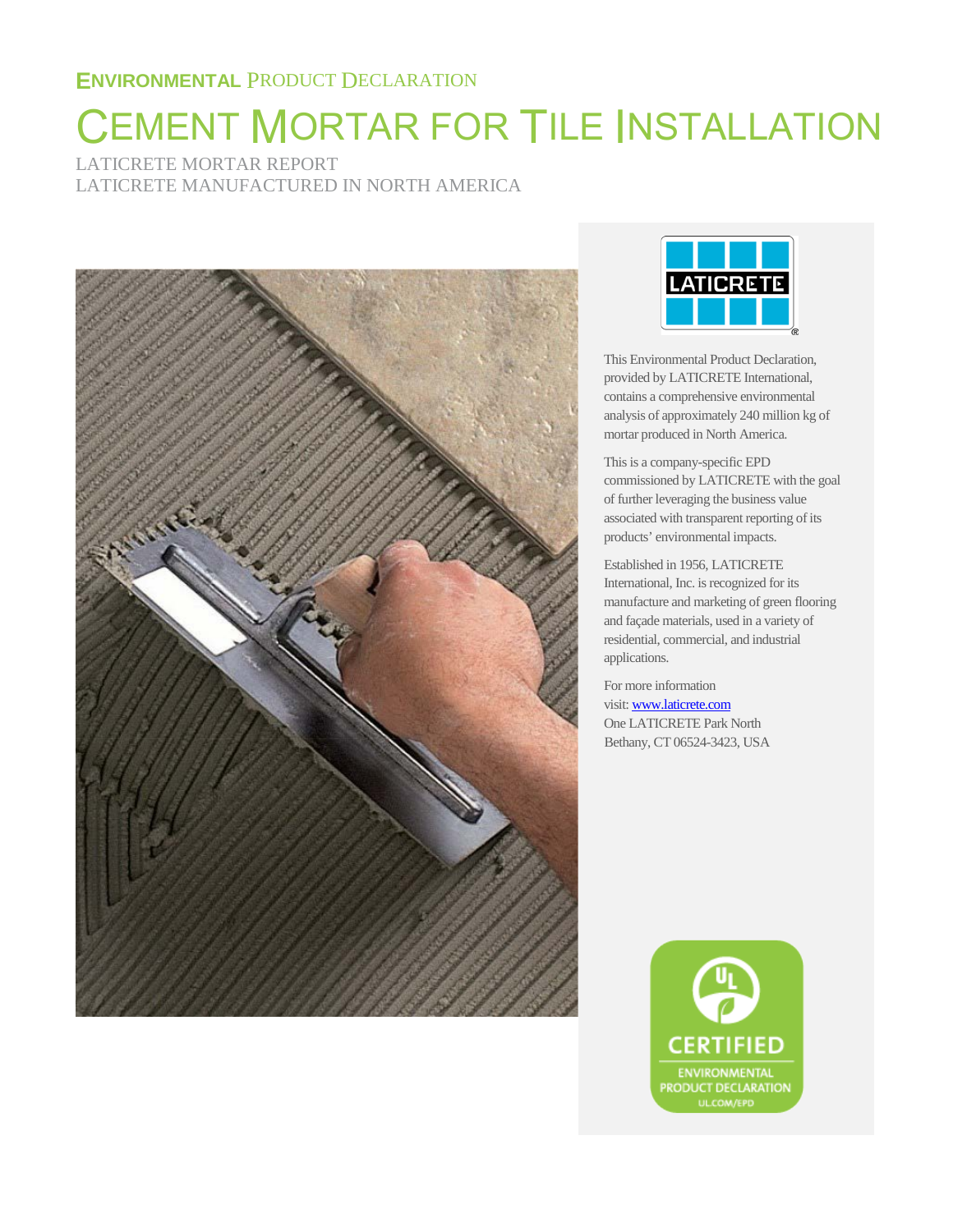

**NORTH AMERICAN CEMENT MORTAR FOR TILE INSTALLATION** AS DEFINED BY ANSI A118.1, ANSI A118.4, ANSI A118.11, AND ANSI A118.15 **According to ISO 14025 and EN 15804** 

This declaration is an environmental product declaration (EPD) in accordance with ISO 14025. EPDs rely on Life Cycle Assessment (LCA) to provide information on a number of environmental impacts of products over their life cycle. Exclusions: EPDs do not indicate that any environmental or social performance benchmarks are met, and there may be impacts that they do not encompass. LCAs do not typically address



the site-specific environmental impacts of raw material extraction, nor are they meant to assess human health toxicity. EPDs can complement but cannot replace tools and certifications that are designed to address these impacts and/or set performance thresholds – e.g. Type 1 certifications, health assessments and declarations, environmental impact assessments, etc. Accuracy of Results: EPDs regularly rely on estimations of impacts, and the level of accuracy in estimation of effect differs for any particular product line and reported impact. Comparability: EPDs are not comparative assertions and are either not comparable or have limited comparability when they cover different life cycle stages, are based on different product category rules or are missing relevant environmental impacts. EPDs from different programs may not be comparable.

| <b>PROGRAM OPERATOR</b>                                                                                                                             | <b>UL Environment</b>                                                                                                                                                                                                                                                                                                    |                                                                           |  |  |  |  |  |
|-----------------------------------------------------------------------------------------------------------------------------------------------------|--------------------------------------------------------------------------------------------------------------------------------------------------------------------------------------------------------------------------------------------------------------------------------------------------------------------------|---------------------------------------------------------------------------|--|--|--|--|--|
| <b>DECLARATION HOLDER</b>                                                                                                                           | <b>LATICRETE</b>                                                                                                                                                                                                                                                                                                         |                                                                           |  |  |  |  |  |
| <b>DECLARATION NUMBER</b>                                                                                                                           | 4787630163.103.1                                                                                                                                                                                                                                                                                                         |                                                                           |  |  |  |  |  |
| <b>DECLARED PRODUCT</b>                                                                                                                             | Cement mortar for tile installation                                                                                                                                                                                                                                                                                      |                                                                           |  |  |  |  |  |
| <b>REFERENCE PCR</b>                                                                                                                                |                                                                                                                                                                                                                                                                                                                          | IBU Part A & B for Mineral Factory-made Mortar, 07.2014, with UL addendum |  |  |  |  |  |
| <b>DATE OF ISSUE</b>                                                                                                                                | November 29, 2016                                                                                                                                                                                                                                                                                                        |                                                                           |  |  |  |  |  |
| <b>EXPIRATION</b>                                                                                                                                   | March 29, 2022                                                                                                                                                                                                                                                                                                           |                                                                           |  |  |  |  |  |
| <b>CONTENTS OF THE</b><br><b>DECLARATION</b><br>The PCR review was conducted by:                                                                    | Product definition and information about building physics<br>Information about basic material and the material's origin<br>Description of the product's manufacture<br>Indication of product processing<br>Information about the in-use conditions<br>Life cycle assessment results<br>Testing results and verifications | <b>PCR Review Panel</b><br>Independent Expert Committee (SRV)             |  |  |  |  |  |
| This declaration was independently verified in accordance with ISO<br>14025 by Underwriters Laboratories<br>$\Box$ INTERNAL<br>$\boxtimes$ EXTERNAL |                                                                                                                                                                                                                                                                                                                          | Wade Stout, UL Environment                                                |  |  |  |  |  |
| This life cycle assessment was independently verified in<br>accordance with ISO 14044 and the reference PCR by:                                     |                                                                                                                                                                                                                                                                                                                          | Howard forin<br>Thomas P. Gloria, Industrial Ecology Consultants          |  |  |  |  |  |

This EPD conforms with EN 15804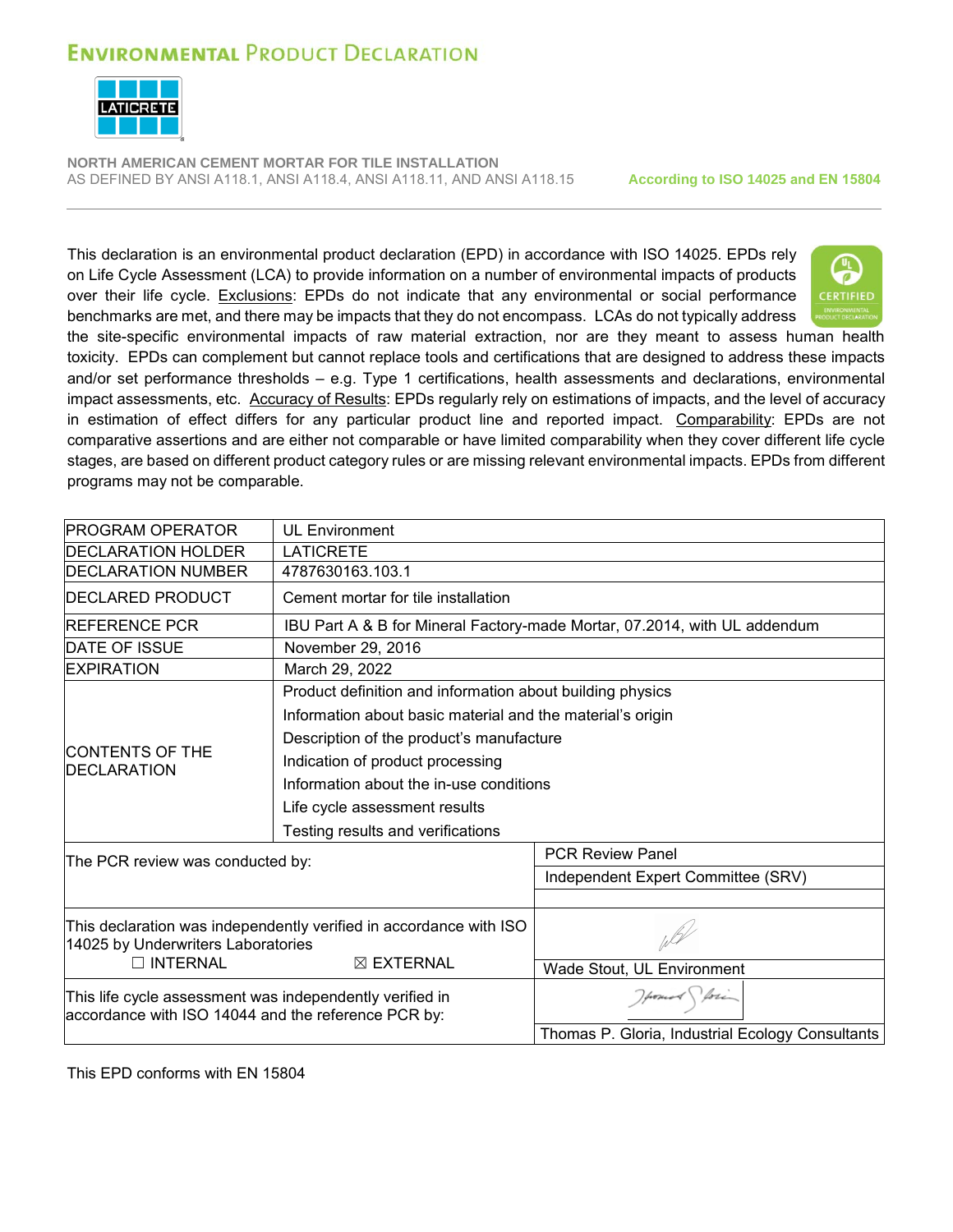

**NORTH AMERICAN CEMENT MORTAR FOR TILE INSTALLATION** AS DEFINED BY ANSI A118.1, ANSI A118.4, ANSI A118.11, AND ANSI A118.15 **According to ISO 14025**

### **Product Definition**

#### **Product Description**

Cement mortar for tile installation is a blend of cement, very finely graded sand, and water retention compounds that allow the cement to properly hydrate. Its primary function is to adhere tile to a substrate, and it may contain polymers or other additives to improve adhesion, accommodate movement, and add strength.

Although there are many ways cement mortar can be used to install tile, most commonly today this is achieved by applying the cement mortar with a notched trowel to a pre-fixed substrate, pressing tiles into the mortar, and allowing the system to cure for a specified amount of time. The following are the most common classifications of cement mortar products used in this way:

- Dry-set cement mortar, defined per ANSI A118.1
- Modified dry-set cement mortar, defined per ANSI A118.4 and ANSI A118.11
- Improved modified dry-set cement mortar, defined per ANSI A118.15

Additionally, a variety of cement mortars for tile installation may be classified by ISO 13007-1 – Terms, Definitions and Specifications for Ceramic Tile Grouts and Adhesives.

Performance criteria for each of the above classifications of cement mortar for tile installation, including set time and open time, shear strength to various types of tiles, floor test performance, and sag resistance, are established by their respective standards.

As is the case with tile, cement mortar is capable of withstanding a wide range of environmental stresses. Once cured, it is durable, fire- and heat-resistant, non-combustible, non-sensitive to moisture, and maintenance-free.

#### **Range of Applications**

Mortar products are commonly used in interior, exterior, commercial, institutional, and residential tile installations.

#### **Product Standards**

The products considered in this EPD meet or exceed the following Technical Specifications:

- ANSI A118.1 American National Standard Specifications for Dry-Set Cement Mortar
- ANSI A118.4/11 American National Standard Specifications for Modified Dry-Set Cement Mortar
- ANSI A118.15 American National Standard Specifications for Improved Modified Dry-Set Cement Mortar
- ISO 13007-1 Terms, Definitions and Specifications for Ceramic Tile Grouts and Adhesives.

Fire performance: cement mortar is non-flammable and non-combustible.

No environmental burdens are expected for unforeseen flooding or mechanical destruction.

Information on leaching performance: No industry-wide data available as this EPD represents a broad range of cement mortar products.

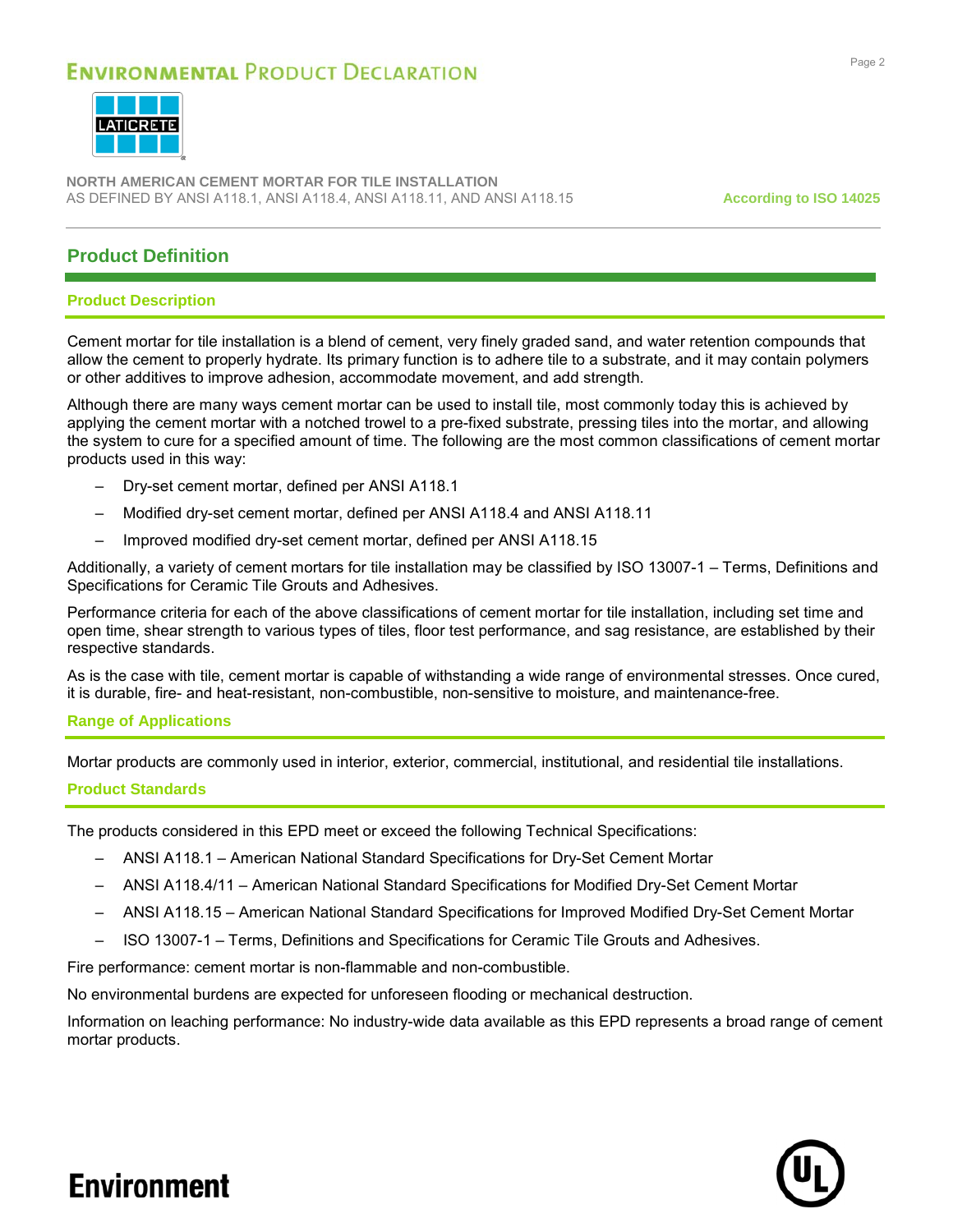

**NORTH AMERICAN CEMENT MORTAR FOR TILE INSTALLATION** AS DEFINED BY ANSI A118.1, ANSI A118.4, ANSI A118.11, AND ANSI A118.15 **According to ISO 14025**

#### **Product Characteristics**

#### **Table 1: Construction data of cement mortar included in this EPD**

|                                                      | Value                                            | <b>Unit</b> |  |  |
|------------------------------------------------------|--------------------------------------------------|-------------|--|--|
| <b>Compressive strength</b>                          | Industry-Wide Data Not Available*                |             |  |  |
| Adhesive shear strength                              | See ANSI A118.1, ANSI A118.4, and ANSI A118.15** |             |  |  |
| <b>Water absorption</b>                              | Industry-Wide Data Not Available*                |             |  |  |
| Water vapor diffusion equivalent air layer thickness | Industry-Wide Data Not Available*                |             |  |  |
| <b>Thermal conductivity</b>                          | Industry-Wide Data Not Available*                |             |  |  |
| <b>Tensile bond strength</b>                         | See ISO 13007**                                  |             |  |  |
| <b>Flexural strength</b>                             | See ISO 13007**                                  |             |  |  |

\*Industry-wide data are not available as this property is not relevant and/or not standardized for cement mortar for tile installation. Consult with manufacturers and/or reference product-specific EPDs for additional information.

\*\*This product specific EPD represents a broad range of cement mortar products. Shear strength, flexural strength, and tensile bond strength can vary depending on the type of tile, substrate, the mortar itself, and its intended application. Consult with manufacturers and/or reference product-specific EPDs for additional information. For industry-wide construction data on these properties, reference product standards.

#### **Material Content**

#### **Table 2: Average material content of the mortar included in this EPD**

| <b>Material</b>                  | Mass [kg] |  |  |  |  |  |
|----------------------------------|-----------|--|--|--|--|--|
| <b>Mortar</b>                    |           |  |  |  |  |  |
| Sand                             | 0.56      |  |  |  |  |  |
| Calcium carbonate                | 0.045     |  |  |  |  |  |
| Grey cement                      | 0.18      |  |  |  |  |  |
| White cement                     | 0.12      |  |  |  |  |  |
| E/VA                             | 0.038     |  |  |  |  |  |
| Admixture                        | 0.040     |  |  |  |  |  |
| Cellulose ether                  | 0.0033    |  |  |  |  |  |
| Other additives                  | 0.014     |  |  |  |  |  |
| Packaging                        |           |  |  |  |  |  |
| Composite plastic and paper film | 0         |  |  |  |  |  |
| Corrugate                        | O         |  |  |  |  |  |
| Paper                            | 7.12E-05  |  |  |  |  |  |
| Plastic film                     | 5.39E-04  |  |  |  |  |  |
| Wooden pallets                   | 1.41E-04  |  |  |  |  |  |
| Installation solution*           |           |  |  |  |  |  |
| Acrylate                         | 0.017     |  |  |  |  |  |
| Tap Water                        | 0.15      |  |  |  |  |  |

\*Installation solution concentration based on manufacturer recommendations

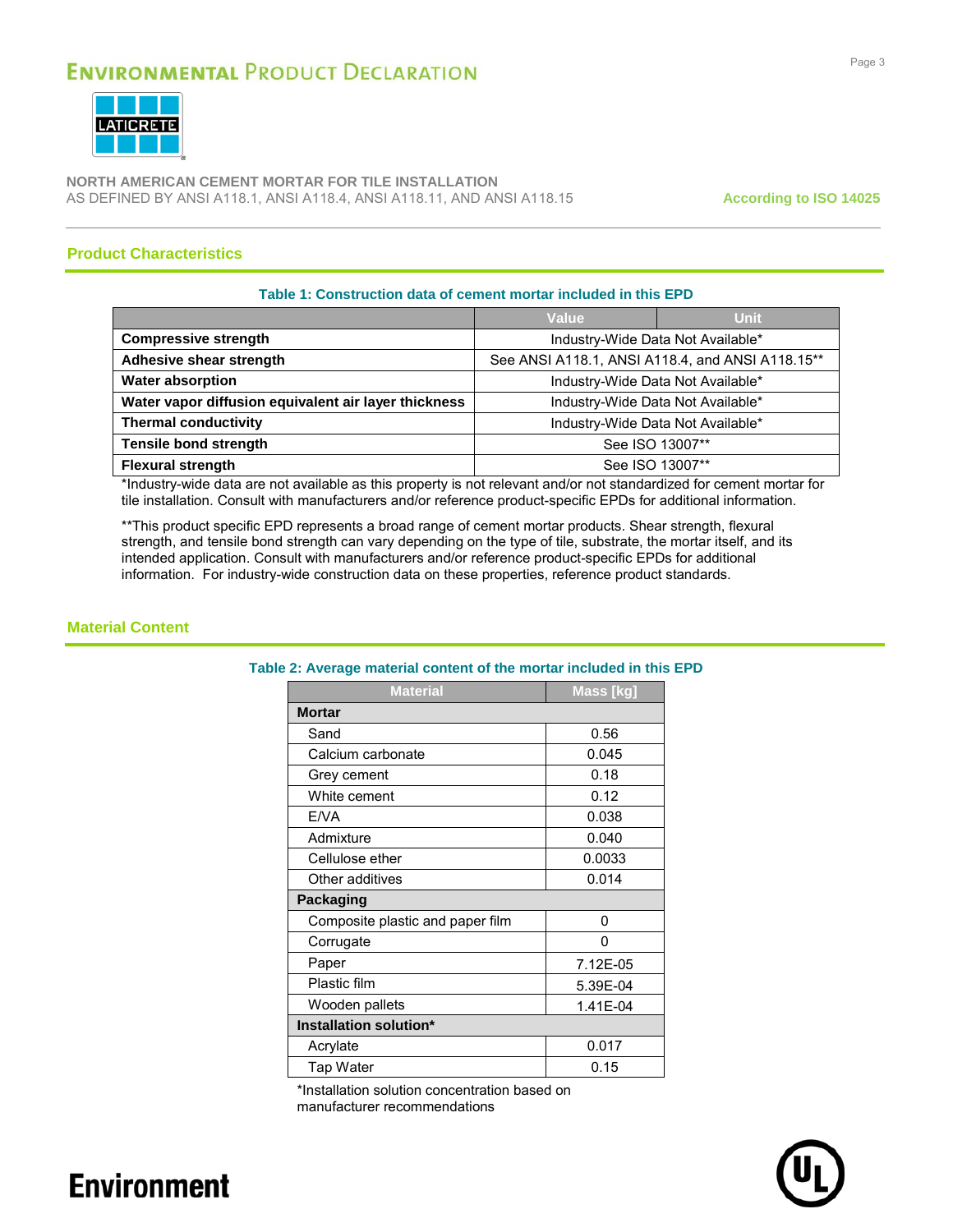

**NORTH AMERICAN CEMENT MORTAR FOR TILE INSTALLATION** AS DEFINED BY ANSI A118.1, ANSI A118.4, ANSI A118.11, AND ANSI A118.15 **According to ISO 14025**

### **Mortar Production**



#### **Figure 1: Process flow diagram for cement mortar (for tile installation) manufacturing**

Raw materials, including cement, sand, calcium carbonate and other modifiers are unloaded and temporarily stored. When needed for production, materials are retrieved from storage, placed into specific batches based on formulation, dry-mixed, and then placed into packaging (usually bags). Packaged materials are then palletized, subjected to quality assurance inspections, placed into warehouse storage, and finally shipped to customer warehouse or job site. LATICRETE is governed by federal and local requirements for dust control.

#### **Production Waste**

The vast majority of scrap and waste is recycled back into the product. Dust emissions during the mixing of the mortar are collected through a dust collection system and recycled back into the production line.

LATICRETE offers varieties of products with pre- and post-consumer recycled content. This can contribute to overall building recycled content and help achieve compliance with recycled content targets in green building projects.

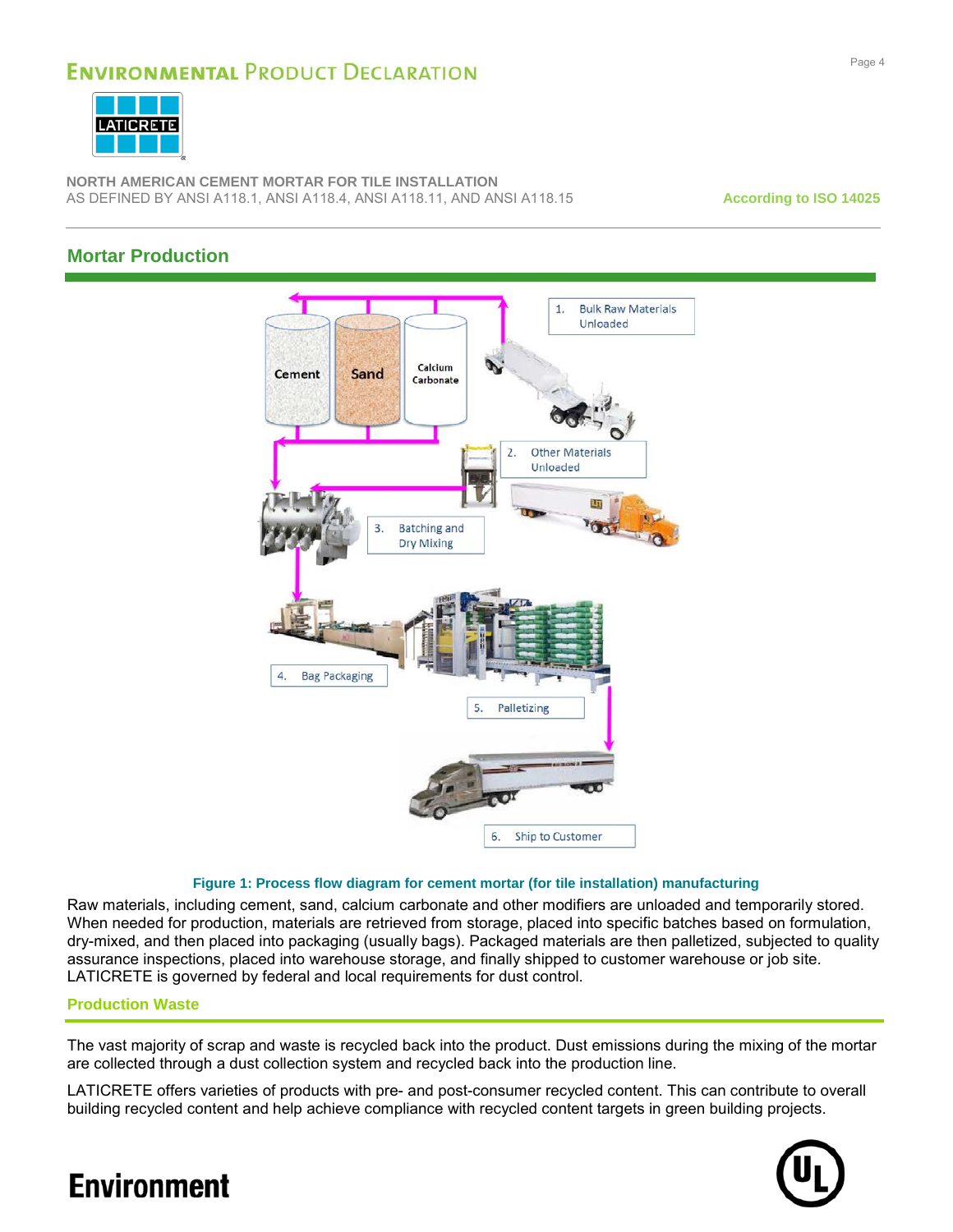

**NORTH AMERICAN CEMENT MORTAR FOR TILE INSTALLATION** AS DEFINED BY ANSI A118.1, ANSI A118.4, ANSI A118.11, AND ANSI A118.15 **According to ISO 14025**

Additionally, high levels of responsibly recovered waste, including dust and powder, are commonly reincorporated into mortar manufacturing. Waste reclamation in such processes is a vital component to minimizing waste and maximizing resources. Reducing waste to zero and fully utilizing all inputs is paramount to efficient manufacturing.

#### **Delivery and Installation of the Mortar**

#### **Delivery Status**

For purposes of this study, the average transport distance from manufacturing to construction site was assumed to be 500 miles (805 km) by truck. The cementitious mortar included in this study is packaged in units of 50 lbs (22.7 kg).

#### **Installation**

Cement mortar for tile installation is primarily installed by hand, with potential limited use of machines to mix the mortar prior to application. Due to its material composition, mortar is typically quite alkaline and, as such, eye and skin contact should be avoided, especially for prolonged periods. In addition, precautions should be taken to reduce dust emissions and inhalation during installation. The installation safety instructions of a given mortar product should be followed during application. During installation, mortar is applied at approximately 0.833 lb. / ft.<sup>2</sup> (4.07 kg / m<sup>2</sup>) with around 4.5% of the total material lost as waste. Though some of this waste could be recycled, this scrap is modeled as being disposed of in a landfill.

#### **Packaging**

Primary packaging is plastic bag, with secondary/tertiary packaging of shrink film and pallets. Packaging is assumed to be sent to landfill after installation. Landfill emissions from packaging are allocated to installation, while electricity generated from landfill gas (produced from the decomposition of bio-based packaging) is credited to the installation phase of the life cycle.

#### **Use stage**

The service life of mortar is unique in that does not depend on the amount of floor traffic and the type and frequency of maintenance. The service life of mortar is expected to be equivalent to the service life of ceramic tile as the majority of tile installations keep the original grout throughout their lifespan. Ceramic tile service life is, in turn, assumed to be equivalent to the service life of the building in which the products are installed (TCNA, 2014). A building's Reference Service Life (RSL) is typically assumed to be 60 years. Since mortar is expected to last at least as long as the building itself, the product will also have an RSL of 60 years.

The EPD must present results for the full 60 year RSL of the product, including the use stage impacts associated with that service life. Other scenarios such as the impacts for a 1-year service life or per  $m<sup>2</sup>$  of installed tile that are also of interest are included in the appendix.

#### **Cleaning and Maintenance**

Tile products should be cleaned routinely with tap water. However, as the mortar is completely covered by the installed tile and grout, it thus does not require cleaning or maintenance over its lifetime. As such, no cleaning or maintenance

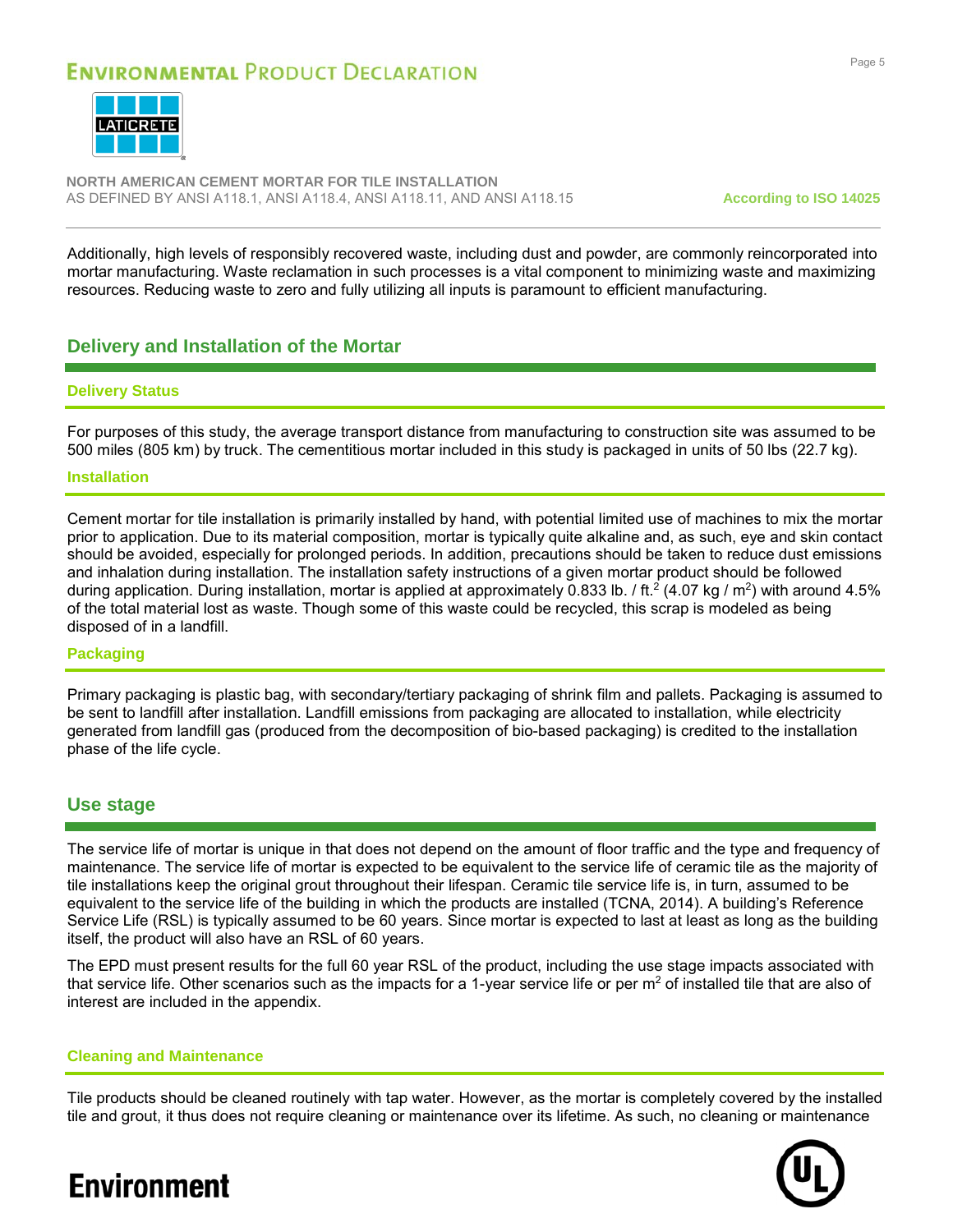

**NORTH AMERICAN CEMENT MORTAR FOR TILE INSTALLATION** AS DEFINED BY ANSI A118.1, ANSI A118.4, ANSI A118.11, AND ANSI A118.15 **According to ISO 14025**

was modeled for mortar.

#### **Prevention of Structural Damage**

Interior floor covering should not be installed until any and all structural damage to the building has been adequately repaired and determined to be code compliant. Surfaces must be structurally sound, stable, and rigid enough to support the mortar, grout, and tile, in addition to any other ancillary tile installation products.

#### **Health Aspects during Usage**

Inherently, cement mortars do not emit VOCs. For polymer-modified cement mortars, the South Coast Air Quality Management District (SCAQMD) Rule #1168 details VOC thresholds that are most commonly specified. Cement mortars for tile installation are in compliance. Additionally, some products covered by this EPD have been engineered to minimize airborne dust or other job-site particulates. Some cement mortar for tile installation also has built-in mold and mildew protection to complement tile's inherent resistance to mold and mildew growth.

#### **End of Life**

As mortar is bound to the tile during application, it is typically disposed with the tile and as such, can be used in multiple applications—for example, clean fill material in land reclamation/contouring projects, base or substrate material for roadways and/or parking lots, replacement for raw materials used in cement or brick kilns, etc.

However, for purposes of this EPD, the analysis adopts the most conservative approach and assumes that 100% of all tile removal waste is disposed of in a landfill.

#### **Life Cycle Assessment**

A full life cycle assessment (LCA) was carried out according to ISO 14025 (ISO, 2011), ISO 14040 (ISO, 2009), and ISO 14044 (ISO, 2006), per the Product Category Rules (PCR) for Mineral Factory-made Mortar, as published by Institut Bauen und Umwelt e.V. (IBU, 2014), and the addendum as published by UL Environment (UL, 2016).

#### **Declared Unit Description**

The declaration refers to the declared unit of 1 kg of product.

|                                  | Value | Unit              |  |  |  |  |  |
|----------------------------------|-------|-------------------|--|--|--|--|--|
| <b>Declared unit</b>             |       | kq                |  |  |  |  |  |
| <b>Gross density</b>             | 1282  | kg/m <sup>3</sup> |  |  |  |  |  |
| <b>Conversion factor to 1 kg</b> |       |                   |  |  |  |  |  |
| <b>Application rate</b>          | 4.07  | kg/m <sup>2</sup> |  |  |  |  |  |

**Table 3: Declared Unit**

#### **System Boundaries**

The chosen system boundary for this study is cradle to gate with options and the life cycle stages considered are

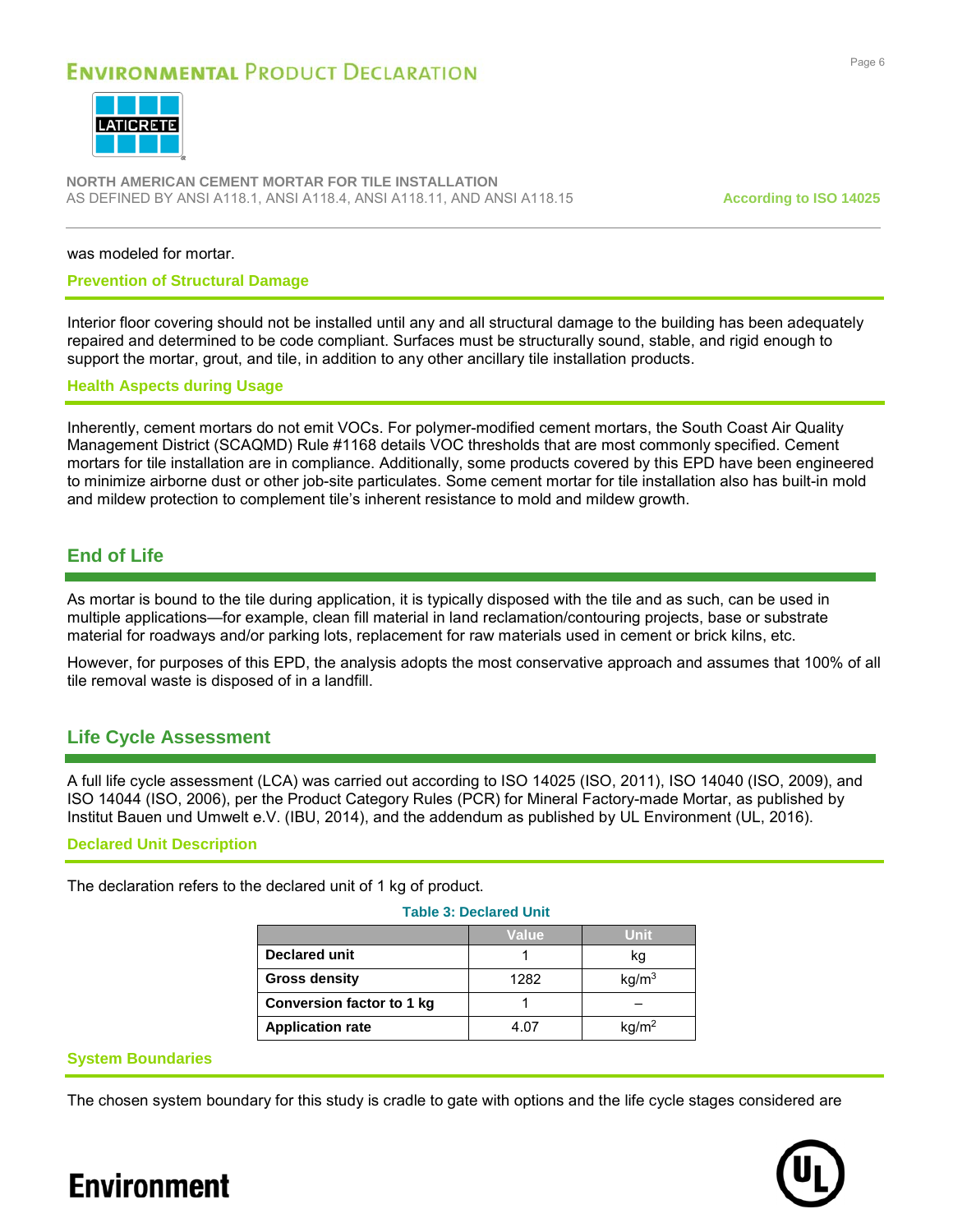

**NORTH AMERICAN CEMENT MORTAR FOR TILE INSTALLATION** AS DEFINED BY ANSI A118.1, ANSI A118.4, ANSI A118.11, AND ANSI A118.15 **According to ISO 14025**

#### <span id="page-7-0"></span>summarized in [Table 4](#page-7-0).

#### **Table 4: Life cycle modules included in EPD**

|                     | Production                |                | Installation                     |                               |                                                       |             |                | Use stage   |                |                           |                          |                                |                             | End-of-Life                                             |                | <b>Next</b><br>product<br>system             |
|---------------------|---------------------------|----------------|----------------------------------|-------------------------------|-------------------------------------------------------|-------------|----------------|-------------|----------------|---------------------------|--------------------------|--------------------------------|-----------------------------|---------------------------------------------------------|----------------|----------------------------------------------|
| Raw material supply | Transport to manufacturer | Manufacturing  | site<br>building<br>Transport to | building<br>Installation into | application<br>$\overline{\phantom{0}}$<br><b>Use</b> | Maintenance | Repair         | Replacement | Refurbishment  | use<br>Operational energy | water use<br>Operational | / demolition<br>Deconstruction | end-of-life<br>Transport to | Waste processing for reuse,<br>recycling<br>recovery or | Disposal       | recovery or recycling<br>potential<br>Reuse, |
| A <sub>1</sub>      | A2                        | A <sub>3</sub> | A4                               | A <sub>5</sub>                | <b>B1</b>                                             | <b>B2</b>   | B <sub>3</sub> | <b>B4</b>   | B <sub>5</sub> | B <sub>6</sub>            | B7                       | C <sub>1</sub>                 | C <sub>2</sub>              | C <sub>3</sub>                                          | C <sub>4</sub> | D                                            |
| $\pmb{\mathsf{X}}$  | X                         | X              | X                                | X                             | <b>MND</b>                                            | X           | <b>MND</b>     | <b>MND</b>  | <b>MND</b>     | <b>MND</b>                | <b>MND</b>               | <b>MND</b>                     | X                           | <b>MND</b>                                              | X              | <b>MND</b>                                   |

*X = declared module; MND = module not declared*

#### **Cut-off Criteria**

No cut-off criteria were applied in this study. All reported data were incorporated and modeled using best available life cycle inventory (LCI) data.

#### **Background Data**

For life cycle modeling of the considered products, the GaBi ts Software System for Life Cycle Engineering (thinkstep, 2016), developed by thinkstep AG, was used to model the product systems considered in this assessment. All relevant background datasets were sourced from the GaBi 2016 database. The datasets from the GaBi database are documented in the online documentation (thinkstep, 2016).

#### **Data Quality**

A variety of tests and checks were performed throughout the project to ensure high quality of the completed LCA. Checks included an extensive review of project-specific LCA models, as well as the background data used.

#### *Temporal Coverage*

Primary data collected from LATICRETE represent a consecutive 12 month averages from July 2014 to July 2015. Background datasets are primarily based on data from the last 5 years (since 2011), with the exception of cement, which dates from 2004.

#### *Technological Coverage*

Data on material composition and manufacturing are primary data from LATICRETE. The raw material inputs, energy, waste, and emissions in the calculation for this LCA are based on annual purchases divided by annual production during the reference year.

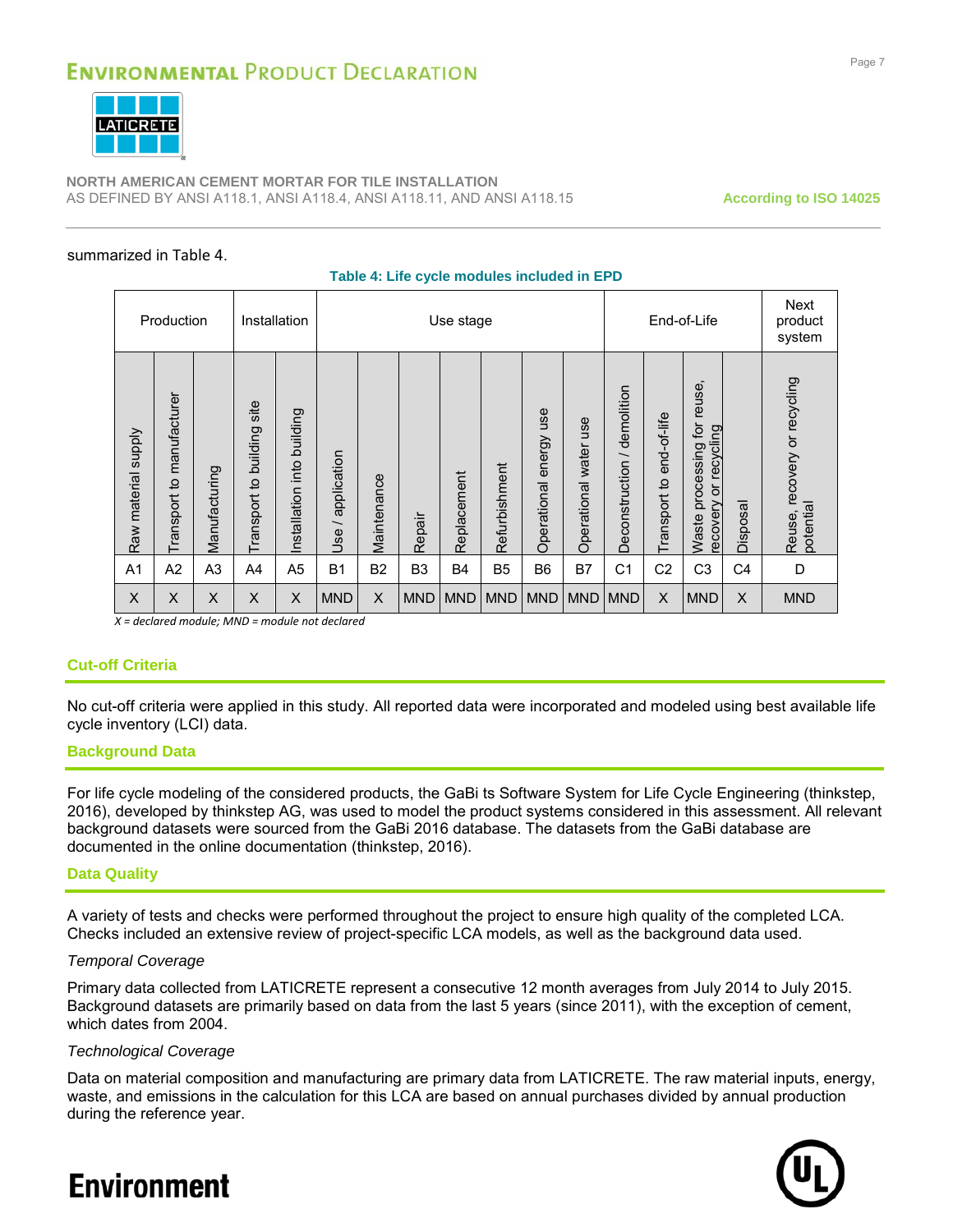

**NORTH AMERICAN CEMENT MORTAR FOR TILE INSTALLATION** AS DEFINED BY ANSI A118.1, ANSI A118.4, ANSI A118.11, AND ANSI A118.15 **According to ISO 14025**

#### *Geographical Coverage*

This background LCA represents LATICRETE products produced in Mexico and the United States.

Manufacturing energy representative for each country was included; proxy datasets were used as needed for raw material inputs to address lack of data for a specific material or for a specific geographical region. These proxy datasets were chosen for their technological representativeness of the actual materials.

#### **Allocation**

#### *Co-Product Allocation*

No co-product allocation occurs in the product system.

#### *Multi-Input Processes Allocation*

No multi-input allocation occurs in the product system.

#### *Reuse, Recycling, and Recovery Allocation*

The cut-off allocation approach is adopted in the case of any post-consumer recycled content, which is assumed to enter the system burden-free. Only environmental impacts from the point of recovery and forward (e.g., collection, sorting, processing, etc.) are considered.

Product and packaging waste are modeled as being disposed in a landfill rather than incinerated or recycled. Plastic and other construction waste is assumed to be inert in landfills so no system expansion or allocation is necessary as landfill gas is not produced. In the case of landfill gas generated by the decay of bio-based packaging after installation, credit is given for capture or utilization of the landfill gas.

#### **Scenarios and Additional Technical Information**

Information relevant to the life cycle modules included in this study are summarized in the following tables.

|                                             | $\sim$ 0.000 $\sim$ 0.000 $\sim$ 0.000 $\sim$ 0.000 $\sim$ 0.000 0.000 0.000 0.000 0.000 0.000 0.000 0.000 |                           |  |  |  |  |  |  |  |
|---------------------------------------------|------------------------------------------------------------------------------------------------------------|---------------------------|--|--|--|--|--|--|--|
| <b>Name</b>                                 | Value                                                                                                      | <b>Unit</b>               |  |  |  |  |  |  |  |
| Liters of fuel                              | $0.0024*$                                                                                                  | L / $(100 \text{ km.kg})$ |  |  |  |  |  |  |  |
| <b>Transport distance</b>                   | 805                                                                                                        | km                        |  |  |  |  |  |  |  |
| Capacity utilization (including empty runs) | 78                                                                                                         | $\%$                      |  |  |  |  |  |  |  |

#### **Table 5: Transport of 1 kg of mortar to the building site (A4)**

\*Equivalent to a fuel consumption of 38.8 L / 100 km or a fuel economy of 6.0 mpg

#### **Table 6: Installation of 1 kg of mortar at the building site (A5)**

| <b>Name</b>                 | Value    | Unit           |
|-----------------------------|----------|----------------|
| Polymer (acrylate)          | 0.0174   | kg             |
| <b>Water consumption</b>    | 1.51E-04 | m <sup>3</sup> |
| Material loss (to landfill) | 0.0455   | kg             |
| Dust in the air             | unknown  | κg             |

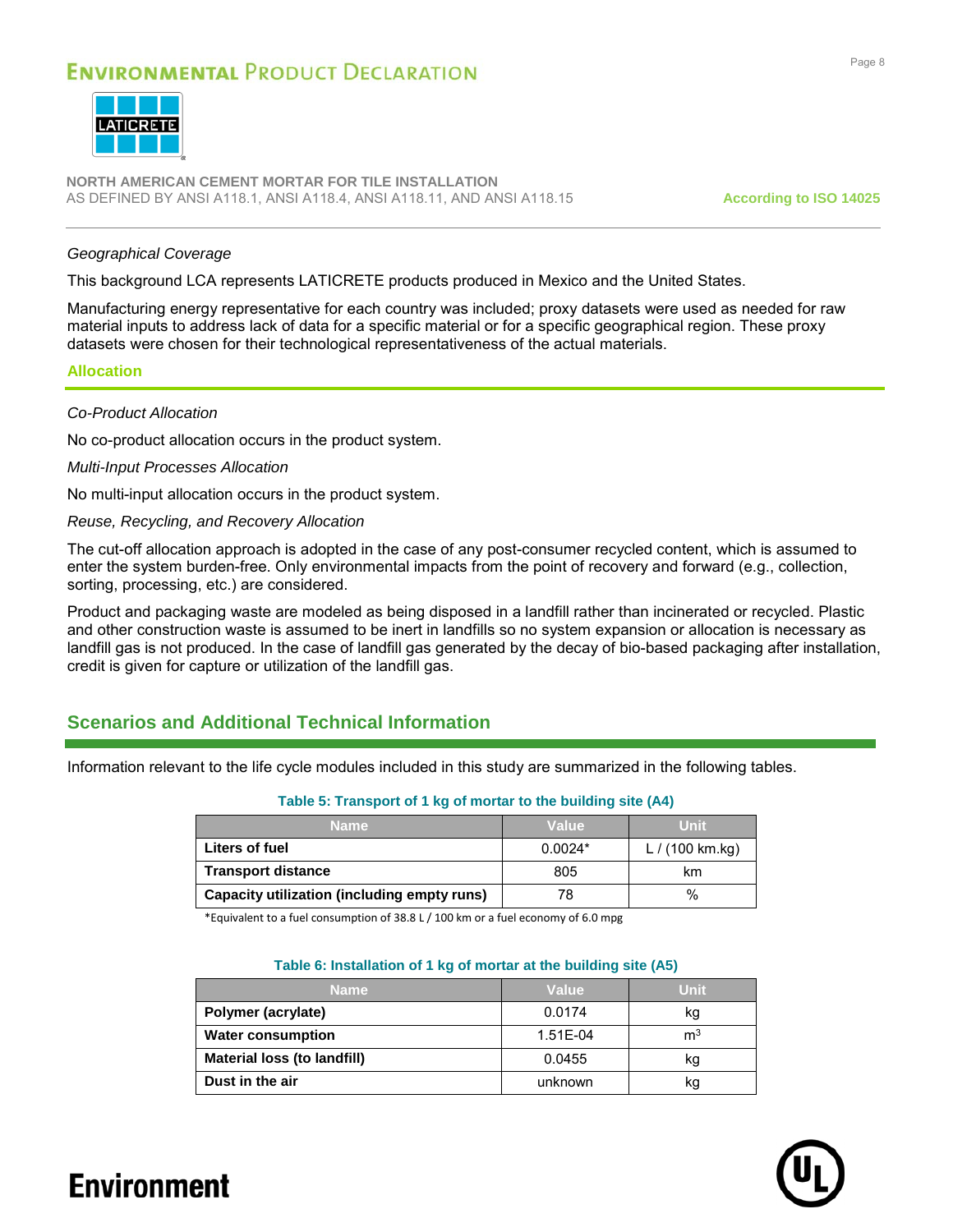

**NORTH AMERICAN CEMENT MORTAR FOR TILE INSTALLATION** AS DEFINED BY ANSI A118.1, ANSI A118.4, ANSI A118.11, AND ANSI A118.15 **According to ISO 14025**

#### **Table 7: Maintenance of 1 kg of mortar (B2)**

| Name                                | Value         | Unit |
|-------------------------------------|---------------|------|
| <b>∣ Information on maintenance</b> | None required | -    |

#### **Table 8: Reference service life**

| Name                   | Value | Unii. |
|------------------------|-------|-------|
| Reference service life | 60    |       |

#### **Table 9: End of life (C1-C4)**

| Name i                                | Value | Unit |
|---------------------------------------|-------|------|
| Collected as mixed construction waste |       | κg   |
| Landfilling                           |       | kg   |

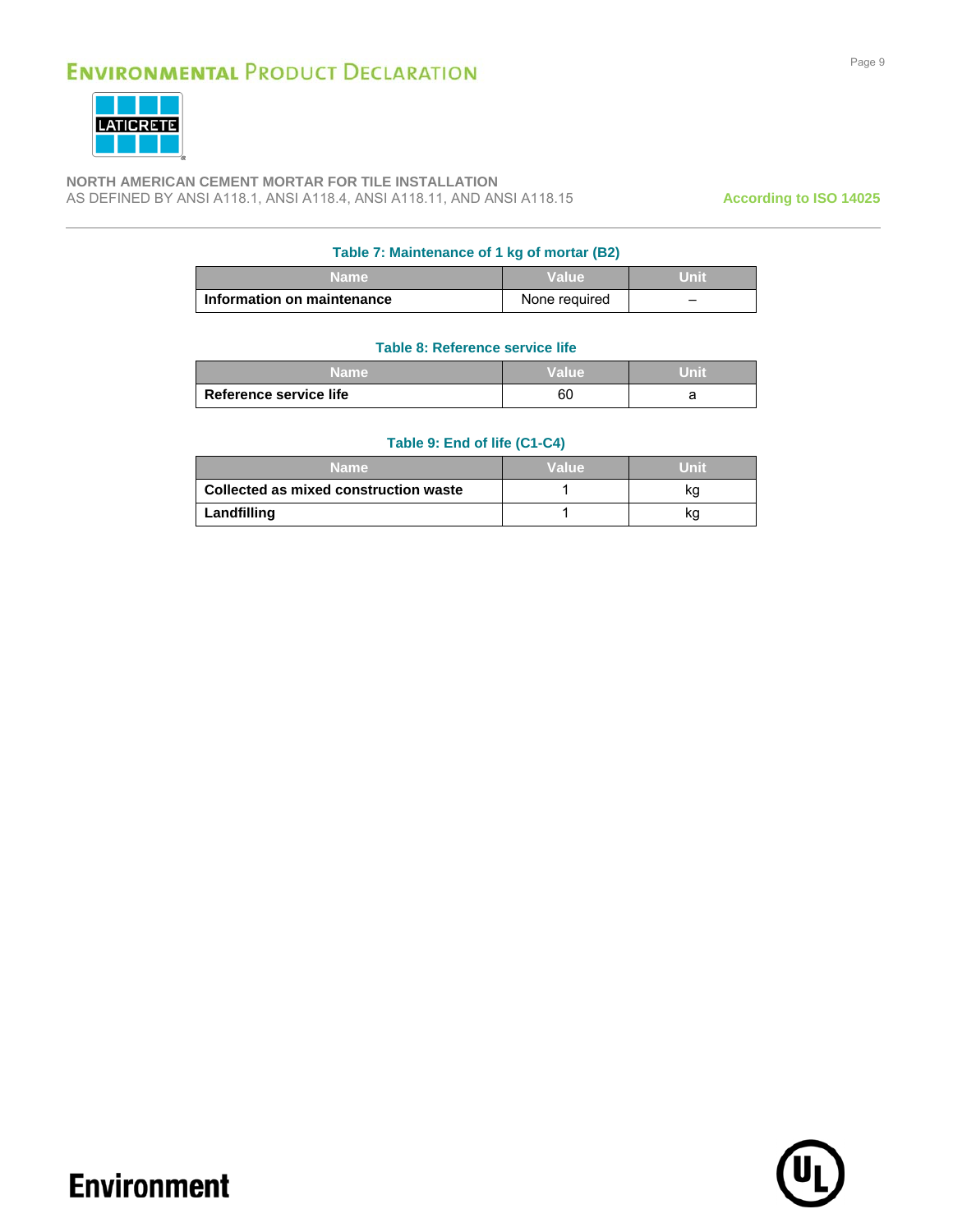

**NORTH AMERICAN CEMENT MORTAR FOR TILE INSTALLATION** AS DEFINED BY ANSI A118.1, ANSI A118.4, ANSI A118.11, AND ANSI A118.15 **According to ISO 14025**

### **Life Cycle Assessment – Results and Analysis**

#### **Results**

Results for one kg installed mortar over the service life of 60 years are presented below. Results for the mortar required in 1 m<sup>2</sup> installed tile, as well as the impacts of a one year service life, are included in the appendix.

|                                                                                                                                                                                                                                                                                                                                                                                                                 | <b>ENVIRONMENTAL IMPACTS</b> |                     |                     |                |                |                |                |  |  |
|-----------------------------------------------------------------------------------------------------------------------------------------------------------------------------------------------------------------------------------------------------------------------------------------------------------------------------------------------------------------------------------------------------------------|------------------------------|---------------------|---------------------|----------------|----------------|----------------|----------------|--|--|
| CML 2001 (Apr 2015)                                                                                                                                                                                                                                                                                                                                                                                             |                              |                     |                     |                |                |                |                |  |  |
| <b>Parameter</b>                                                                                                                                                                                                                                                                                                                                                                                                | Unit                         | $A1 - A3$           | A <sub>4</sub>      | A <sub>5</sub> | <b>B2</b>      | C <sub>2</sub> | C <sub>4</sub> |  |  |
| <b>GWP</b>                                                                                                                                                                                                                                                                                                                                                                                                      | $kq CO2$ eq                  | 6.83E-01            | 6.18E-02            | 8.11E-02       |                | 2.43E-03       | 4.48E-02       |  |  |
| <b>ODP</b>                                                                                                                                                                                                                                                                                                                                                                                                      | kg CFC-11 eq                 | 1.24E-09            | 5.09E-13            | 1.90E-12       |                | 2.00E-14       | 8.58E-13       |  |  |
| AP                                                                                                                                                                                                                                                                                                                                                                                                              | kg SO <sub>2</sub> eg        | 2.92E-03            | 2.29E-04            | 1.45E-04       |                | 9.02E-06       | 1.94E-04       |  |  |
| EP                                                                                                                                                                                                                                                                                                                                                                                                              | kg $PO43$ eq                 | 2.27E-04            | 5.90E-05            | 2.30E-05       |                | 2.33E-06       | 2.48E-05       |  |  |
| POCP                                                                                                                                                                                                                                                                                                                                                                                                            | $kqC_2H_4$ eq                | 2.16E-04            | 2.73E-05            | 2.15E-05       | ä,             | 1.07E-06       | 1.97E-05       |  |  |
| <b>ADPE</b>                                                                                                                                                                                                                                                                                                                                                                                                     | kg Sb eq                     | 8.35E-07            | 9.25E-09            | 1.24E-07       | ÷.             | 3.64E-10       | 1.72E-08       |  |  |
| <b>ADPF</b>                                                                                                                                                                                                                                                                                                                                                                                                     | MJ                           | 6.96E+00            | 8.68E-01            | 1.76E+00       | L,             | 3.42E-02       | 6.77E-01       |  |  |
| TRACI 2.1                                                                                                                                                                                                                                                                                                                                                                                                       |                              |                     |                     |                |                |                |                |  |  |
| <b>Parameter</b>                                                                                                                                                                                                                                                                                                                                                                                                | Unit                         | $A1 - A3$           | A <sub>4</sub>      | A <sub>5</sub> | <b>B2</b>      | C <sub>2</sub> | C <sub>4</sub> |  |  |
| <b>GWP</b>                                                                                                                                                                                                                                                                                                                                                                                                      | $kq CO2$ eq                  | 6.83E-01            | 6.18E-02            | 8.11E-02       |                | 2.43E-03       | 4.48E-02       |  |  |
| ODP                                                                                                                                                                                                                                                                                                                                                                                                             | kg CFC-11 eg                 | 1.58E-09            | 5.41E-13            | 2.02E-12       |                | 2.13E-14       | 9.12E-13       |  |  |
| AP                                                                                                                                                                                                                                                                                                                                                                                                              | $kq$ SO <sub>2</sub> eq      | 2.90E-03            | 3.00E-04            | 1.53E-04       | $\overline{a}$ | 1.18E-05       | 2.09E-04       |  |  |
| EP                                                                                                                                                                                                                                                                                                                                                                                                              | kg N eq                      | 9.36E-05            | 2.79E-05            | 2.01E-05       |                | 1.10E-06       | 1.16E-05       |  |  |
| <b>SFP</b>                                                                                                                                                                                                                                                                                                                                                                                                      | $kgO3$ eq                    | 3.96E-02            | 9.54E-03            | 2.35E-03       | ÷.             | 3.76E-04       | 4.06E-03       |  |  |
| GWP = Global warming potential; ODP = Depletion potential of the stratospheric ozone layer; AP = Acidification potential of land and water; EP =<br>Eutrophication potential; POCP = Formation potential of tropospheric ozone photochemical oxidants; ADPE = Abiotic depletion potential for non-<br>fossil resources; ADPF = Abiotic depletion potential for fossil resources; SFP = Smoq formation potential |                              |                     |                     |                |                |                |                |  |  |
|                                                                                                                                                                                                                                                                                                                                                                                                                 | <b>RESOURCE USE</b>          |                     |                     |                |                |                |                |  |  |
| <b>Parameter</b>                                                                                                                                                                                                                                                                                                                                                                                                | Unit                         | $A1 - A3$           | A <sub>4</sub>      | A <sub>5</sub> | <b>B2</b>      | C <sub>2</sub> | C <sub>4</sub> |  |  |
| <b>PERE</b>                                                                                                                                                                                                                                                                                                                                                                                                     | [MJ]                         | 4.70E-01            | 1.44E-02            | 6.05E-02       |                | 5.69E-04       | 4.40E-02       |  |  |
| <b>PERM</b>                                                                                                                                                                                                                                                                                                                                                                                                     | [MJ]                         |                     |                     |                |                |                |                |  |  |
| <b>DEDT</b>                                                                                                                                                                                                                                                                                                                                                                                                     | <b>FR 4 13</b>               | 4.70F <sub>04</sub> | $4.44 \text{ F}$ 00 | C              |                | $F$ COF 0.4    | $4.40F$ 00     |  |  |

| PERT         | <b>IMJ1</b>   | 4.70E-01 | 1.44E-02 | 6.05E-02     | 5.69E-04     | 4.40E-02 |
|--------------|---------------|----------|----------|--------------|--------------|----------|
| <b>PENRE</b> | <b>IMJI</b>   | 7.45E+00 | 8.73E-01 | $1.82E + 00$ | $3.44E - 02$ | 6.95E-01 |
| <b>PENRM</b> | <b>IMJ1</b>   |          |          |              |              |          |
| <b>PENRT</b> | [MJ]          | 7.45E+00 | 8.73E-01 | $1.82E + 00$ | 3.44E-02     | 6.95E-01 |
| <b>SM</b>    | [kg]          | 4.02E-02 |          |              |              |          |
| <b>RSF</b>   | [MJ]          | 1.15E-06 |          | 1.87E-05     |              |          |
| <b>NRSF</b>  | [MJ]          | 1.06E-06 |          | 2.08E-04     |              |          |
| <b>FW</b>    | $\text{Im}^3$ | 1.76E-03 | 1.77E-04 | 4.75E-04     | 6.97E-06     | 1.07E-04 |

PERE = Use of renewable primary energy excluding renewable primary energy resources used as raw materials; PERM = Use of renewable primary energy resources used as raw materials; PERT = Total use of renewable primary energy resources; PENRE = Use of nonrenewable primary energy excluding non-renewable primary energy resources used as raw materials; PENRM = Use of non-renewable primary energy resources used as raw materials; PENRT = Total use of non-renewable primary energy resources; SM= Use of secondary material; RSF = Use of renewable secondary fuels; NRSF = Use of non-renewable secondary fuels; FW = Use of net fresh water

| OUTPUT FLOWS AND WASTE CATEGORIES |             |          |          |                |           |                |                |
|-----------------------------------|-------------|----------|----------|----------------|-----------|----------------|----------------|
| <b>Parameter</b>                  | Unit        | $A1-A3$  | A4       | A <sub>5</sub> | <b>B2</b> | C <sub>2</sub> | C <sub>4</sub> |
| <b>HWD</b>                        | [kg]        | 1.31E-07 | 1.11E-09 | 2.87E-07       | -         | 4.37E-11       | 1.33E-09       |
| <b>NHWD</b>                       | [kg]        | 1.69E-03 | 3.07E-05 | 5.04E-02       | ۰         | 1.21E-06       | $1.00E + 00$   |
| <b>RWD</b>                        | [kg]        | .52E-04  | 1.84E-06 | 2.27E-05       | ۰         | 7.23E-08       | 7.07E-06       |
| CRU                               | [kg]        |          | ۰.       |                | $\sim$    |                |                |
| <b>MFR</b>                        | [kg]        |          | ۰.       |                | ۰         |                |                |
| <b>MER</b>                        | [kg]        |          |          |                | -         |                |                |
| EEE                               | <b>IMJ1</b> |          |          | -              | ۰.        |                |                |
| EET                               | [MJ]        |          |          |                | ۰         |                |                |

HWD = Hazardous waste disposed; NHWD = Non-hazardous waste disposed; RWD = Radioactive waste disposed; CRU = Components for re-use; MFR = Materials for recycling; MER = Materials for energy recovery; EEE = Exported electrical energy; EET = Exported thermal energy

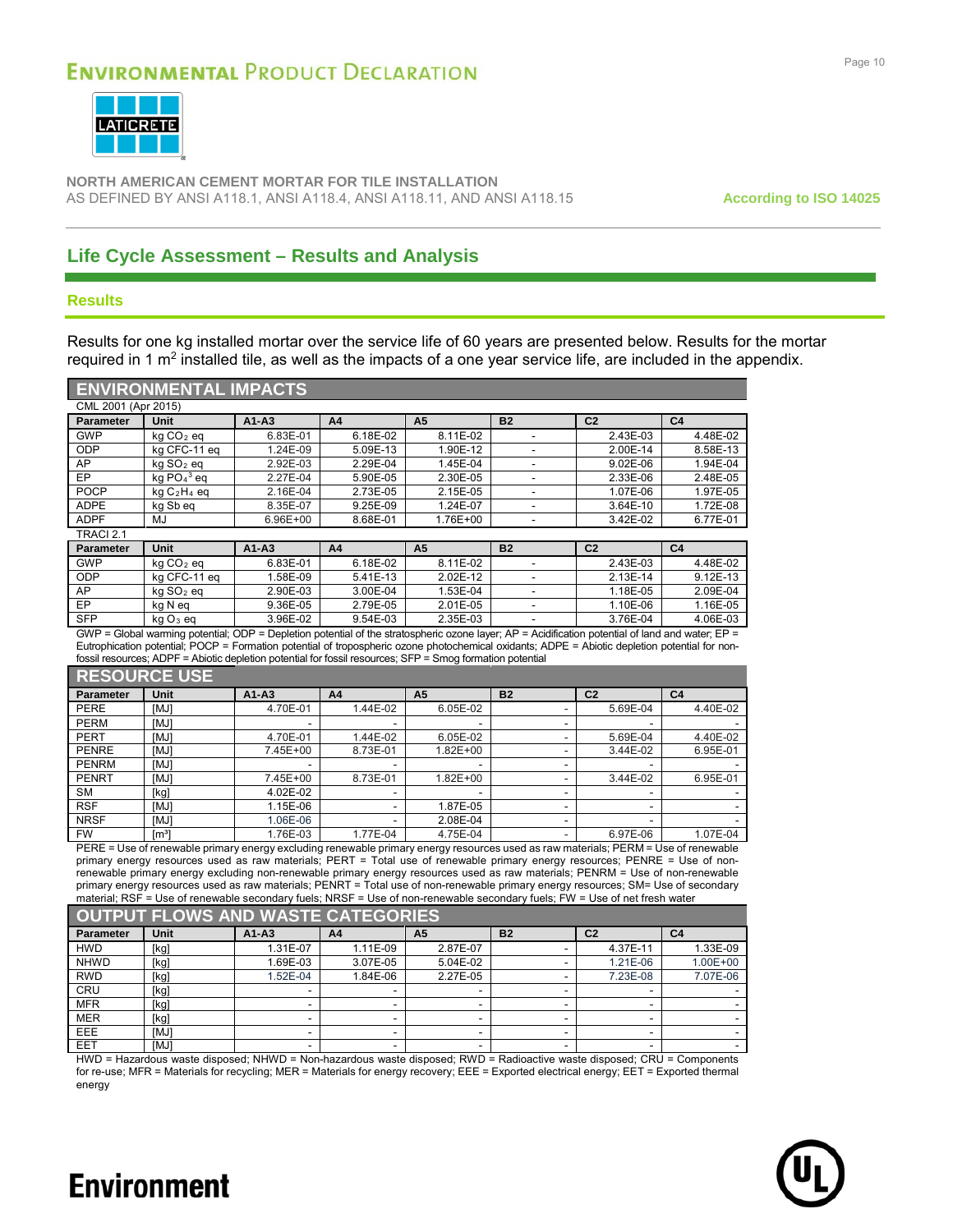

**NORTH AMERICAN CEMENT MORTAR FOR TILE INSTALLATION** AS DEFINED BY ANSI A118.1, ANSI A118.4, ANSI A118.11, AND ANSI A118.15 **According to ISO 14025**

#### **Interpretation**

Both the CML 2001 (Apr. 2013) and TRACI 2.1 methodologies find that the production of raw materials and the energy for manufacturing mortar are the two largest contributors in all impact categories considered. The upstream burdens in particular are driven by the cement required for the production of mortar. The installation of mortar is also a small but relevant contributor to Abiotic Depletion and Eutrophication Potential, especially in the TRACI methodology. As raw material production and manufacturing is such a large contributor to impacts in both impact assessment methods, the formulation of mortar would be the most effective area to focus burden reduction efforts.

These results do not constitute a comparative assertion, though architects and builders will be able to use them to compare LATICRETE's products with similar products presented in other EPDs that follow the same PCR.

#### **References**

- IBU. (2014). Product Category Rule Guidance Texts for building-related products and services: Part B: Requirements on the EPD for Mineral Factory-made Mortar. Institut Bauen und Umwelt e.V.
- ISO. (2006). ISO 14044: Environmental management Life cycle assessment Requirements and guidelines.
- ISO. (2009). ISO 14040: Environmental management Life cycle assessment principles and frameworks.
- ISO. (2011). ISO 14025: Environmental labels and declarations Type III environmental declarations principles and procedures.
- thinkstep. (2016). *GaBi LCA Database Documentation*. Retrieved from thinkstep AG: http://www.gabisoftware.com/international/databases/gabi-databases/

thinkstep. (2016). GaBi ts: Software system and database for life cycle engineering. Stuttgart, Echterdingen, Germany.

UL. (2016, April). Product Category Rules for preparing an environmental product declaration (EPD) for PCR: IBU Product Category Rules Part B: Requirements on the EPD for Mineral factory-made mortar.

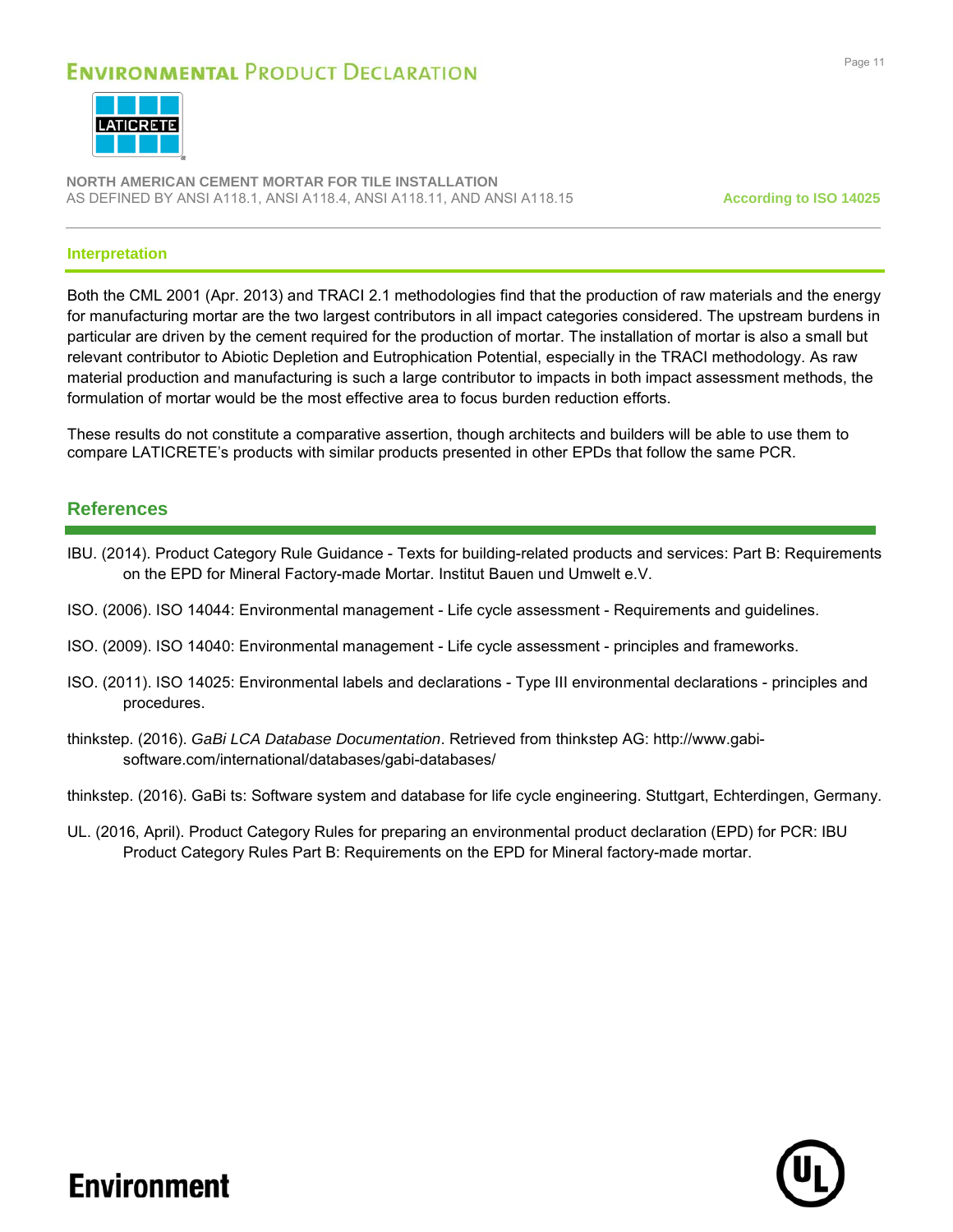

**NORTH AMERICAN CEMENT MORTAR FOR TILE INSTALLATION** AS DEFINED BY ANSI A118.1, ANSI A118.4, ANSI A118.11, AND ANSI A118.15 **According to ISO 14025**

### **Appendix – Additional Results**

The following two sections tabulate environmental impacts of grout use under two additional metrics.

#### **Results for 1 m<sup>2</sup> of installed mortar over a 60 year service life**

The impacts of the life cycle of 1  $m<sup>2</sup>$  of installed mortar over a 60 year service life are presented here.

#### **ENVIRONMENTAL IMPACTS**

| CML 2001 (Apr 2015) |                       |           |              |                |           |                |                |  |
|---------------------|-----------------------|-----------|--------------|----------------|-----------|----------------|----------------|--|
| <b>Parameter</b>    | Unit                  | $A1 - A3$ | A4           | A <sub>5</sub> | <b>B2</b> | C <sub>2</sub> | C <sub>4</sub> |  |
| <b>GWP</b>          | $kq CO2$ eq           | 2.78E+00  | 2.52E-01     | 3.30E-01       |           | 9.91E-03       | 1.82E-01       |  |
| <b>ODP</b>          | kg CFC-11 eg          | 5.05E-09  | 2.07E-12     | 7.74E-12       |           | 8.15E-14       | 3.49E-12       |  |
| AP                  | kg SO <sub>2</sub> eg | 1.19E-02  | 9.32E-04     | 5.90E-04       |           | 3.67E-05       | 7.90E-04       |  |
| EP                  | kg $PO43$ eg          | 9.25E-04  | 2.40E-04     | 9.34E-05       |           | 9.46E-06       | 1.01E-04       |  |
| <b>POCP</b>         | $kqC_2H_4$ eq         | 8.80E-04  | 1.11E-04     | 8.76E-05       |           | 4.37E-06       | 8.01E-05       |  |
| <b>ADPE</b>         | kg Sb eg              | 3.40E-06  | 3.76E-08     | 5.06E-07       |           | 1.48E-09       | 6.99E-08       |  |
| <b>ADPF</b>         | MJ                    | 2.83E+01  | $3.53E + 00$ | 7.16E+00       |           | 1.39E-01       | 2.76E+00       |  |
| TRACI 2.1           |                       |           |              |                |           |                |                |  |
| <b>Parameter</b>    | Unit                  | $A1 - A3$ | A4           | A <sub>5</sub> | <b>B2</b> | C <sub>2</sub> | C <sub>4</sub> |  |
| <b>GWP</b>          | $kq CO2$ eq           | 2.78E+00  | 2.52E-01     | 3.30E-01       |           | 9.91E-03       | 1.82E-01       |  |
| <b>ODP</b>          | kg CFC-11 eg          | 6.43E-09  | 2.20E-12     | 8.23E-12       |           | 8.67E-14       | 3.71E-12       |  |
|                     |                       |           |              |                |           |                |                |  |

EP kg N eq 3.81E-04 1.14E-04 8.17E-05 - 4.47E-06 4.73E-05 SP | kg O $_3$  eq | 1.61E-01 | 3.88E-02 | 9.58E-03 | - | 1.53E-03 | 1.65E-02 GWP = Global warming potential; ODP = Depletion potential of the stratospheric ozone layer; AP = Acidification potential of land and water; EP = Eutrophication potential; POCP = Formation potential of tropospheric ozone photochemical oxidants; ADPE = Abiotic depletion potential for non-

AP | kg SO<sub>2</sub> eq | 1.18E-02 | 1.22E-03 | 6.22E-04 | - | 4.81E-05 | 8.50E-04

fossil resources; ADPF = Abiotic depletion potential for fossil resources; SFP = Smog formation potential

#### **RESOURCE USE Parameter Unit A1-A3 A4 A5 B2 C2 C4** PERE [MJ] 1.91E+00 5.88E-02 2.46E-01 - 2.31E-03 1.79E-01 PERM |[MJ] | -| -| -| -| -| -| PERT | [MJ] | 1.91E+00 | 5.88E-02 | 2.46E-01 | - | 2.31E-03 | 1.79E-01 PENRE | [MJ] | 3.03E+01 | 3.55E+00 | 7.40E+00 | - | 1.40E-01 | 2.83E+00 PENRM [MJ] - - - - - - PENRT | [MJ] 3.03E+01 | 3.55E+00 | 7.40E+00 | - | 1.40E-01 | 2.83E+00 SM | [kg] | 1.64E-01 | - | - | - | - | - | - | RSF [MJ] 4.68E-06 - 7.62E-05 - - - NRSF [MJ] 4.32E-06 - 8.46E-04 - - - FW | [mª] | 7.17E-03 | 7.20E-04 | 1.93E-03 | - | 2.84E-05 | 4.36E-04

PERE = Use of renewable primary energy excluding renewable primary energy resources used as raw materials; PERM = Use of renewable primary energy resources used as raw materials; PERT = Total use of renewable primary energy resources; PENRE = Use of nonrenewable primary energy excluding non-renewable primary energy resources used as raw materials; PENRM = Use of non-renewable primary energy resources used as raw materials; PENRT = Total use of non-renewable primary energy resources; SM= Use of secondary material; RSF = Use of renewable secondary fuels; NRSF = Use of non-renewable secondary fuels; FW = Use of net fresh water

| <b>OUTPUT FLOWS AND WASTE CATEGORIES</b> |            |          |                |          |           |                |                |  |
|------------------------------------------|------------|----------|----------------|----------|-----------|----------------|----------------|--|
| <b>Parameter</b>                         | Unit       | $A1-A3$  | A <sub>4</sub> | A5       | <b>B2</b> | C <sub>2</sub> | C <sub>4</sub> |  |
| <b>HWD</b>                               | [kg]       | 5.31E-07 | 4.51E-09       | 1.17E-06 |           | 1.78E-10       | 5.42E-09       |  |
| <b>NHWD</b>                              | [kg]       | 6.87E-03 | 1.25E-04       | 2.05E-01 |           | 4.92E-06       | 4.08E+00       |  |
| <b>RWD</b>                               | [kg]       | 6.19E-04 | 7.48E-06       | 9.23E-05 |           | 2.94E-07       | 2.88E-05       |  |
| <b>CRU</b>                               | [kg]       |          |                |          |           |                |                |  |
| <b>MFR</b>                               | [kg]       |          | -              |          |           |                |                |  |
| <b>MER</b>                               | [kg]       |          | ۰              |          |           |                |                |  |
| <b>EEE</b>                               | <b>IMJ</b> |          | ۰              |          |           |                |                |  |
| <b>EET</b>                               | [MJ]       |          | ۰              |          |           |                |                |  |

HWD = Hazardous waste disposed; NHWD = Non-hazardous waste disposed; RWD = Radioactive waste disposed; CRU = Components for re-use; MFR = Materials for recycling; MER = Materials for energy recovery; EEE = Exported electrical energy; EET = Exported thermal energy